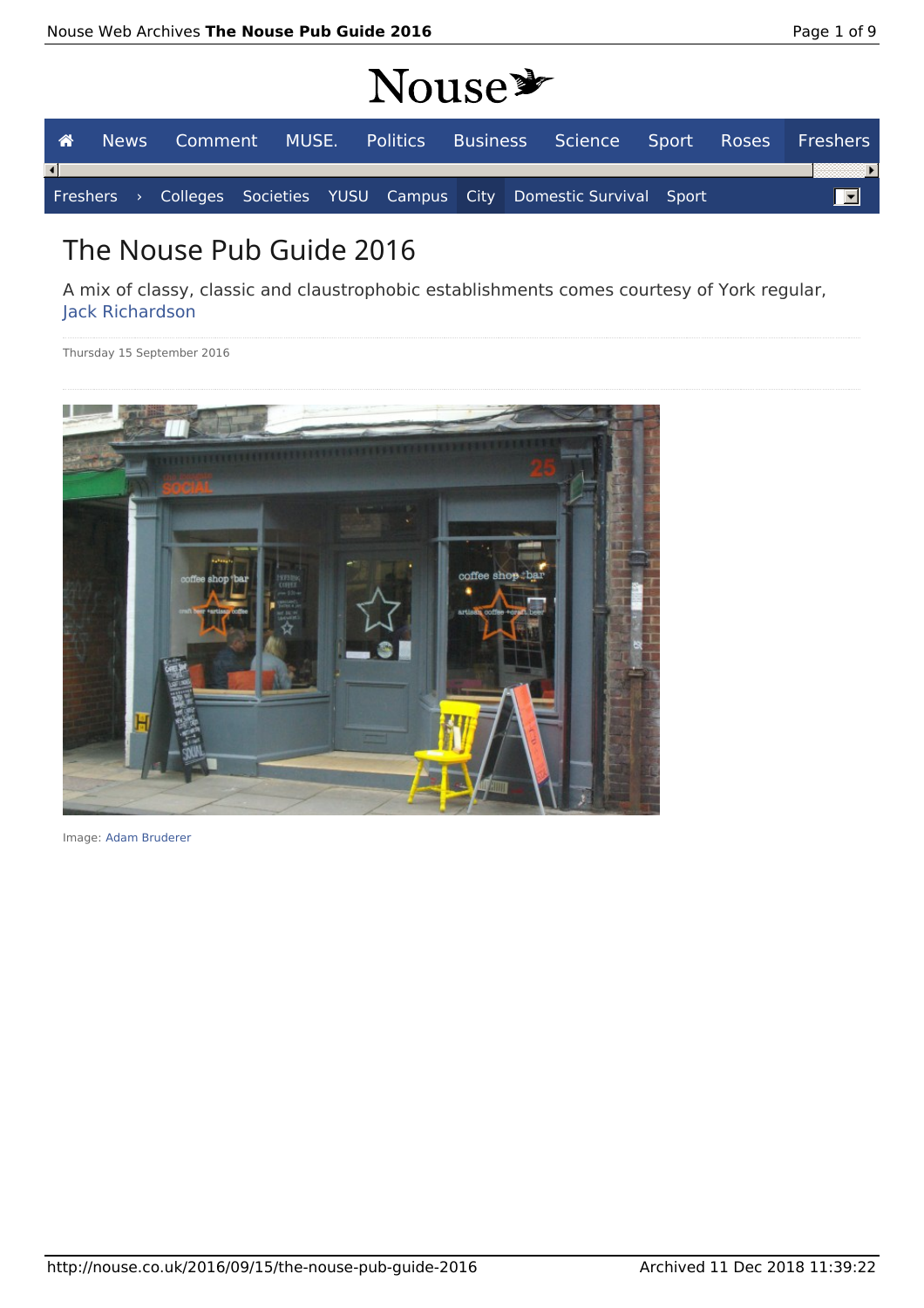



Image: Matthew Black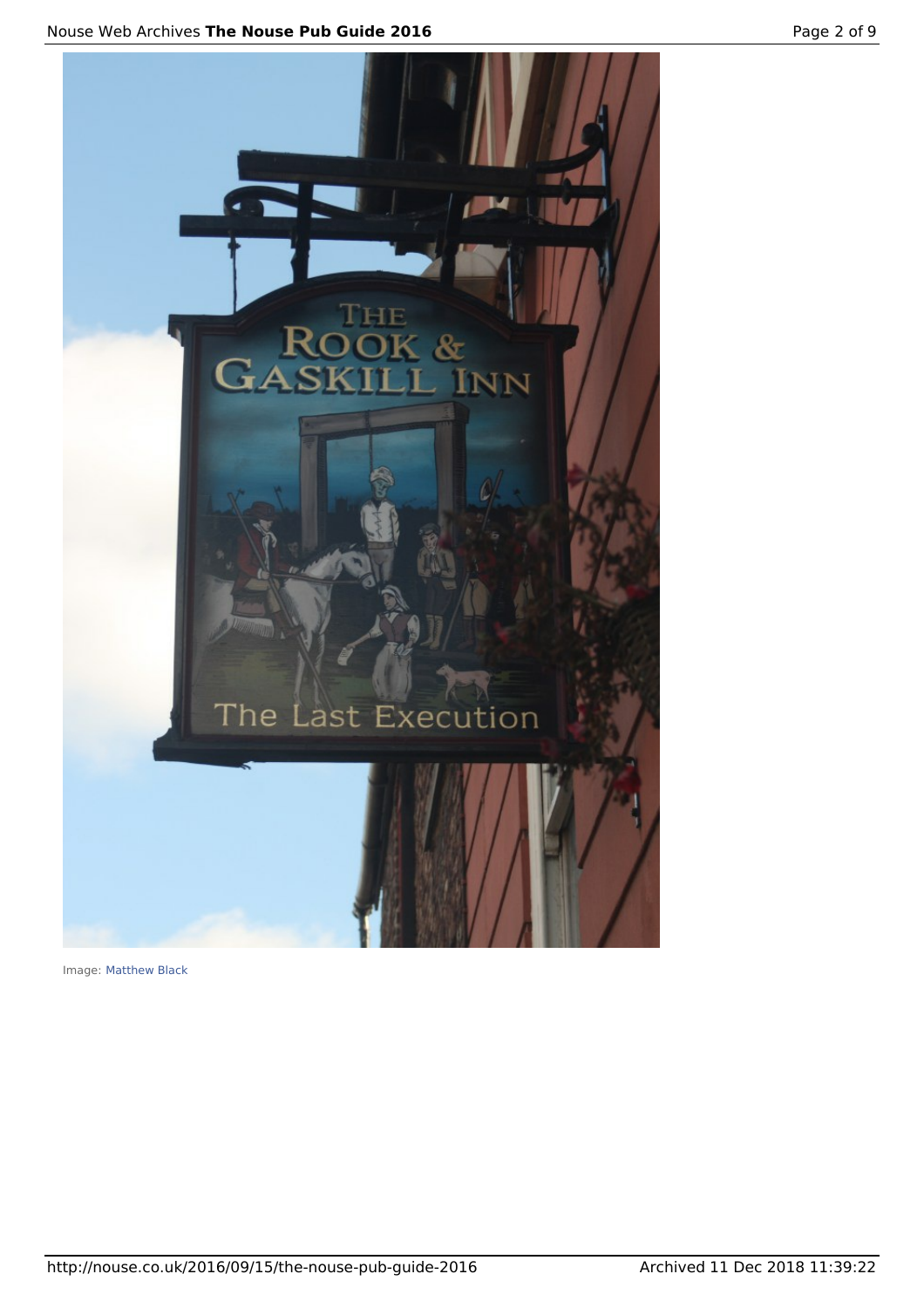

Image: Adam Bruderer



Image: Adam Bruderer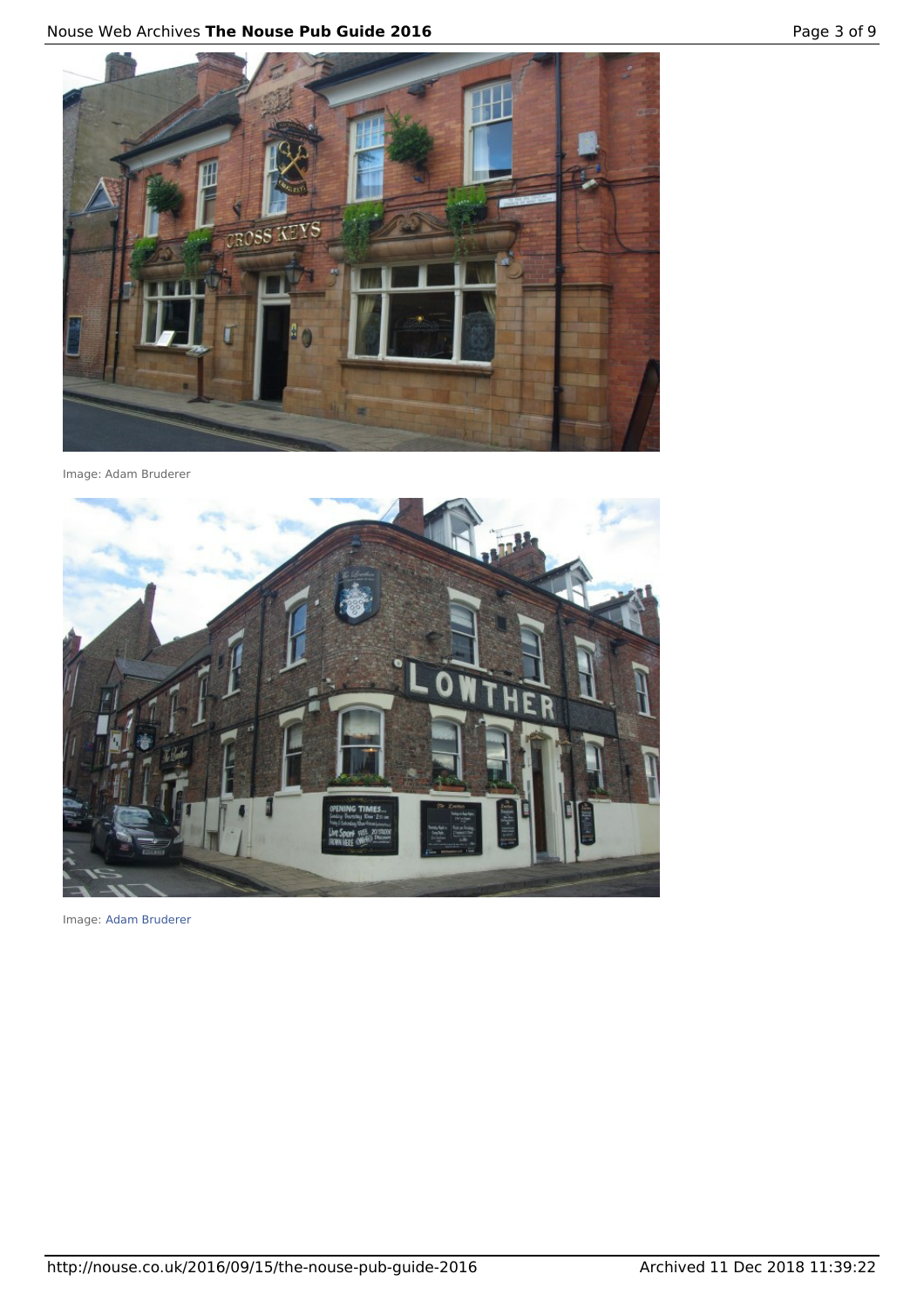

Image: George Lowther



Image: R~P~M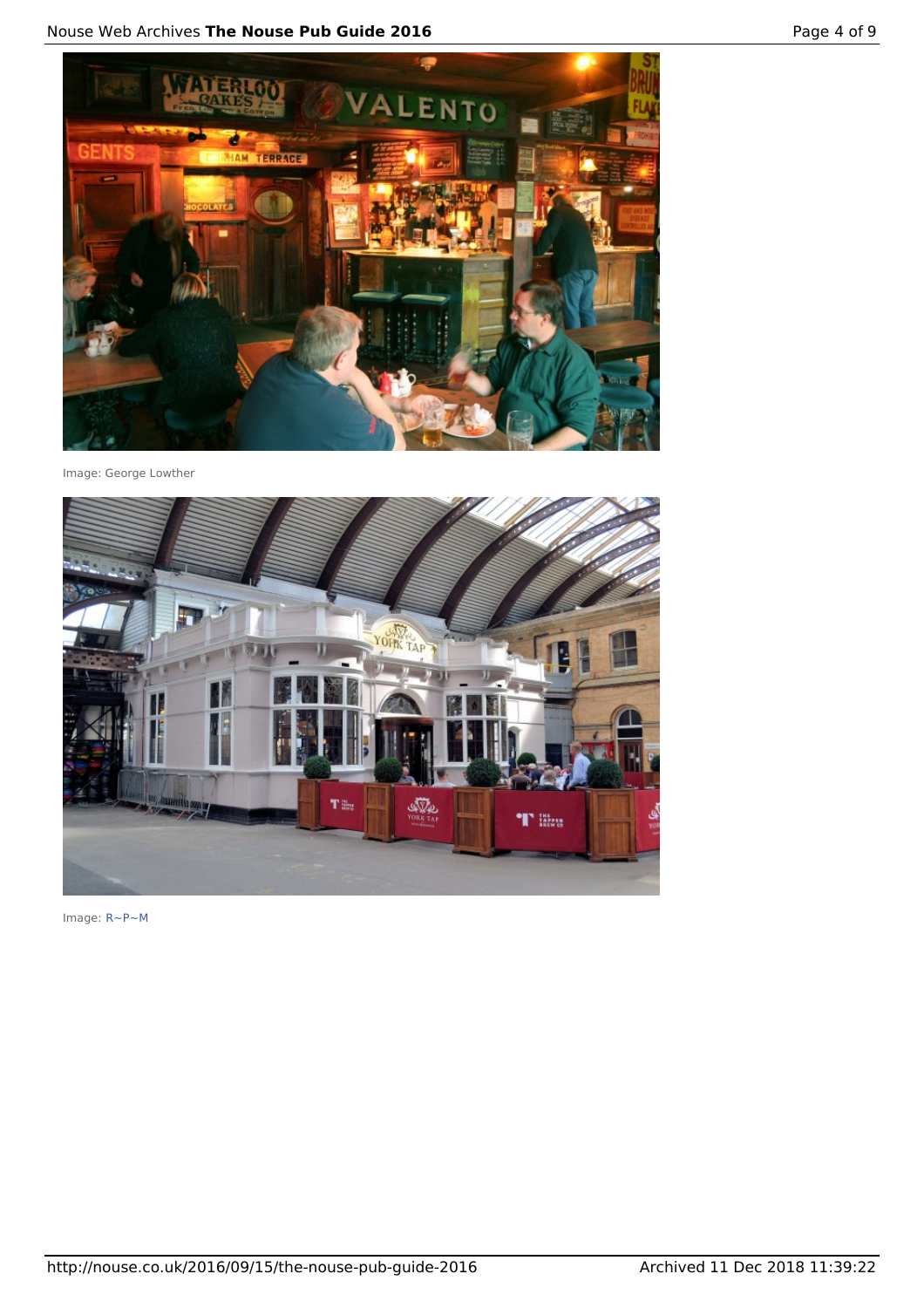

Image: Jennifer Pickens



Image: Adam Bruderer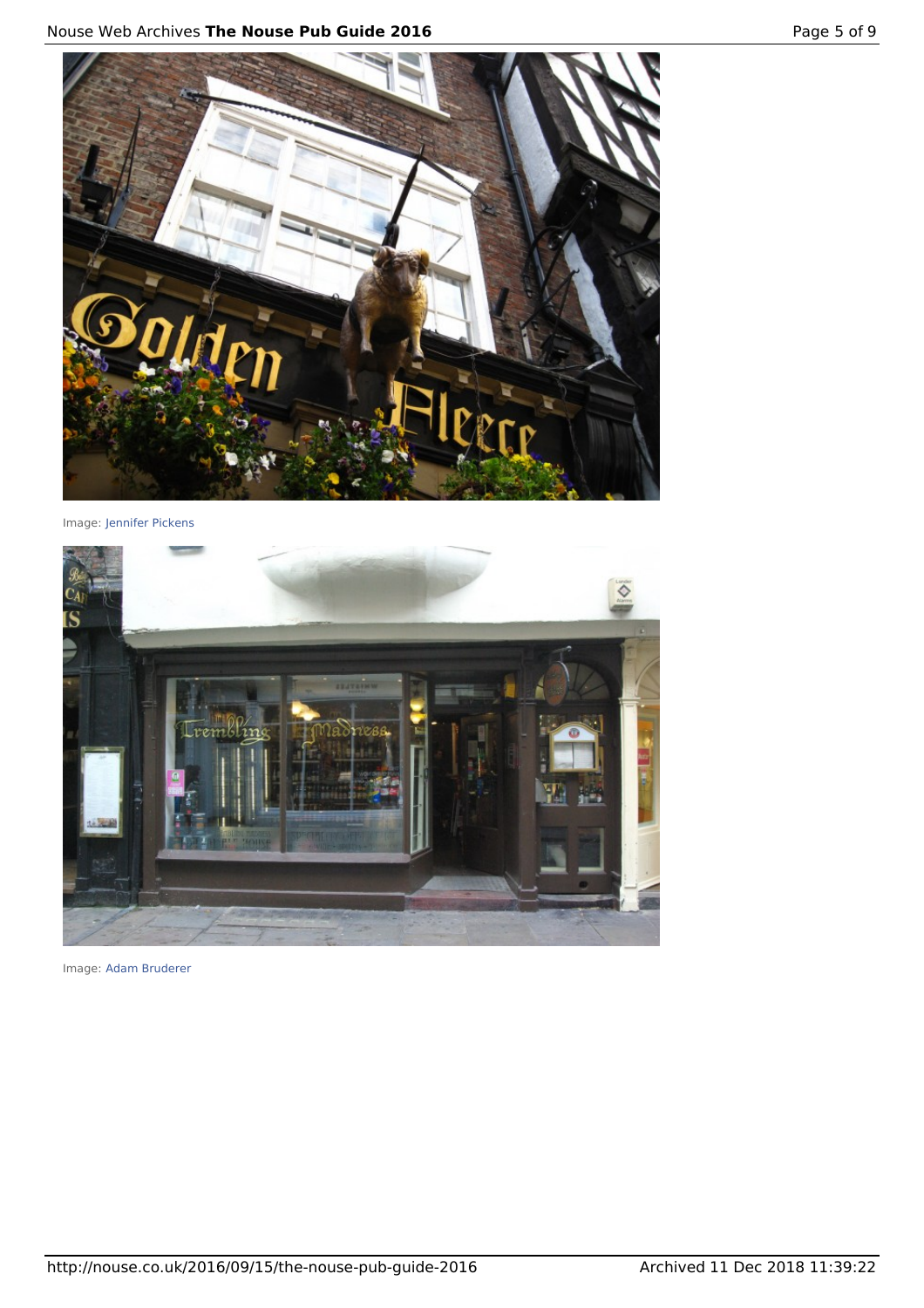#### Nouse Web Archives **The Nouse Pub Guide 2016** Page 6 of 9



Image: Gazz



Image: Matt Cornock

York is a city with literally hundreds of pubs. That sentence still makes me smile. Having over 200 in such a small area means you're unlikely to run out, but also raises the question of where to start, particularly during Freshers' Week. Unlike the clubbers, relegated to a few dark and sweaty (but not necessarily unenjoyable) boxes in the main areas of town, pub-goers are spoilt for choice before they even reach the city walls. No list can be complete or uncontested, but here are my personal favourites from my time at York so far.

#### 10. The Fossgate Social

To some, The Fossgate Social is small, cramped and expensive… which it is. Make no mistake, this is not a pub in which to spend the whole night. It is, however, home to excellent food and a small but very well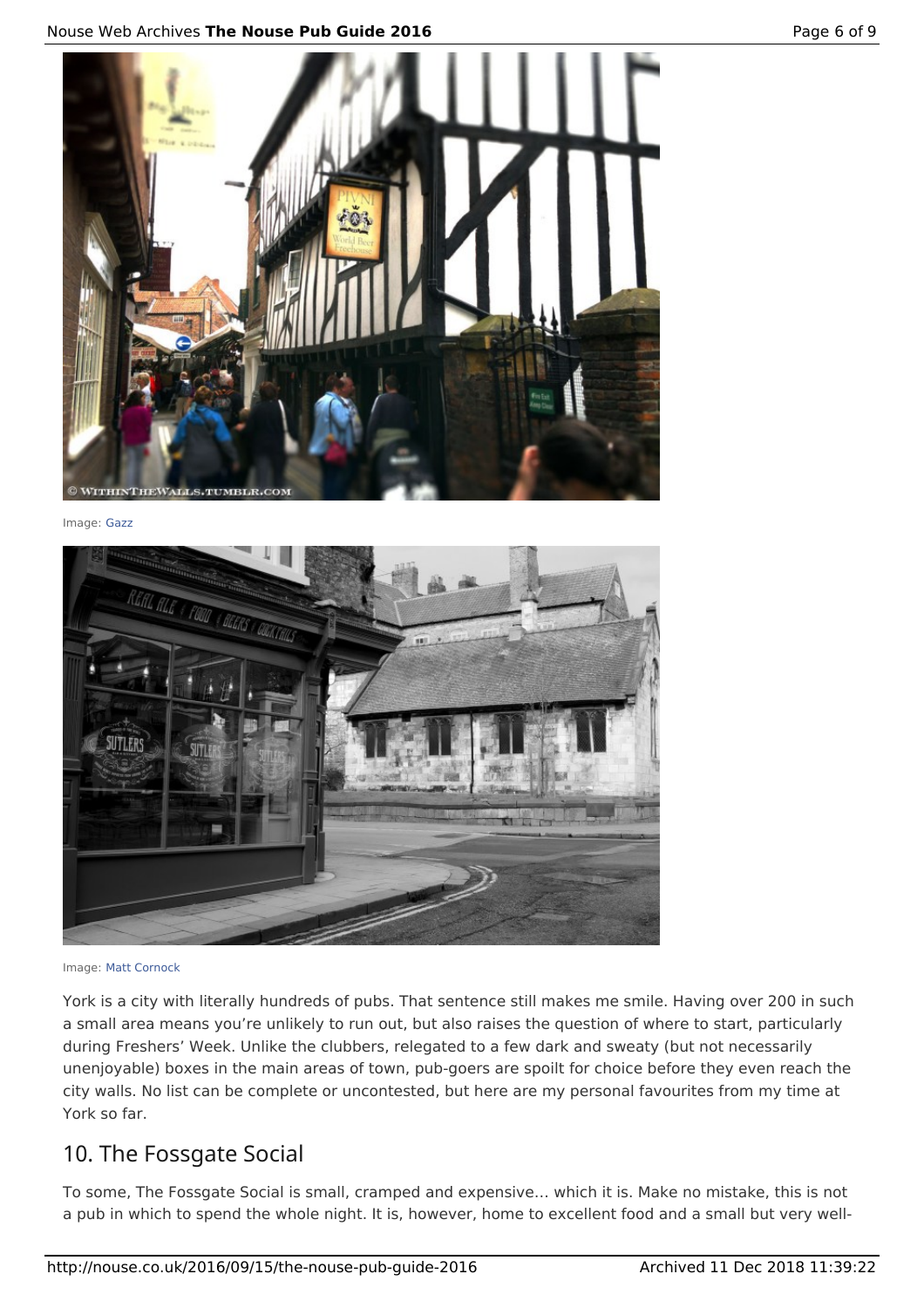chosen selection of beers, and a decent showing for cocktails too. Its location (Fossgate, unsurprisingly) means it's a fantastic waypoint on your way into town and some of the bigger and cheaper names on our list.

#### 9. The Rook and Gaskill

The Rook and Gaskill is in many ways even better placed for those on the way to or from town looking for a quick (or not so quick) one before either moving on to the city proper or home to bed. The size is deceiving, and many can be crammed into the cosy seating areas before things really start to feel cramped. The large selection of ales, as well as a decent showing of cider, make this a solid choice.

#### 8. The Cross Keys

A little less known than others on this list, The Cross Keys is nice and spacious but rarely full, making it an excellent choice for large groups. Despite this, it still feels cozy enough for small groups. The choice of ales on tap often isn't quite so quick to change as in other pubs, but the regulars are good enough that you won't miss the latest and greatest of the moment.

#### 7. The Lowther

I can almost hear the Real Ale Society's sharp intake of breath at the mention of this place. The Loather may not have much by way of ale or proper cider, nor may it have the best atmosphere. With many pub crawls the only real variable is time, however, and this is where the Lowther shines by remaining open later than just about any other pub in York: until 4am on Fridays and Saturdays. This makes it excellent as the last stop on the aforementioned pub crawls and as a bolthole in case you get caught out when everyone else is heading to Kuda.

#### 6. The Maltings

The curiously postmodern matte black paint on the outside of The Maltings belies the cosy and traditional decor within. An oft-rotating selection of beers on tap is always welcome, and the food is well worth a try. The reasonably small space means that it fills up quickly on weekends, but not enough to threaten its very public pride in being a place for great conversation.

#### 5. York Tap

Surely it is a testament to this city's booze-soaked layout that one can have a choice of pubs… in the station. This is the better of the two, in this writer's humble opinion, by virtue of the fancy central bar, comfortable booths and enormous black board full of real ales. Despite the location, drinks aren't horrifically priced, and certainly beat a £5 can of Heineken on the trains just a few feet away.

#### 4. The Golden Fleece

Mentioned in the York City Archives from the beginning of the 16th Century, The Golden Fleece is not only one of the city's oldest pubs, but also one of the most haunted. If you can get over the legions of Roman soldiers in the cellar and the Canadian airman who fell through the window during WWII, The Fleece is a cosy pub that stretches back (in time and distance) further than one would think. A good selection of craft ales at its two bars and plentiful live music make this a solid choice.

### 3. The House of Trembling Madness

What list would be complete without this bastion of the York pub scene? A perennial favourite, it is slightly let down by the rather cramped bar on the top floor, necessitating a 'one out, one in' policy at weekends and a bit of a risk even on weekdays. If you can get a seat, however, you're in for an excellent choice of beers on tap, very taxidermy-focused decor and humorously Norse-themed bar snacks (I'm looking at you, Viking willies!). Even if you don't make it to the bar, a veritable library of bottles on the ground floor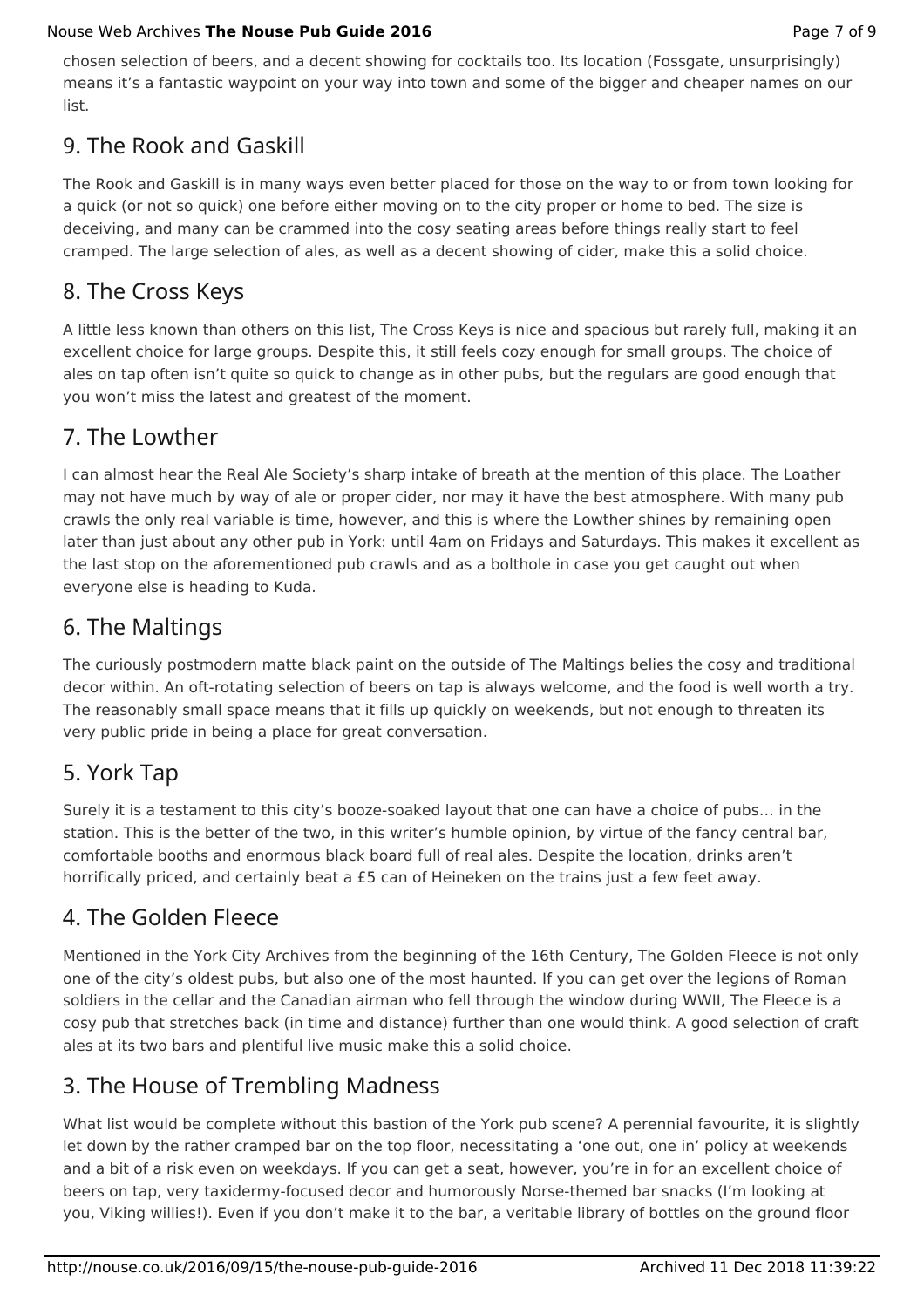and a basement full of spirits is enough to bring a tear to the eye of any drinker. Beware, though – it's set to close in 2018, so get in while you can!

#### 2. Pivní

Pivní seems to be one of those pubs that no-one can find on the first attempt, despite it being practically within falling distance of the Shambles. If you do manage to complete the journey, however, you will find a formidable selection of beers both on tap and bottled, and three floors in which to drink them. Pivní should also be applauded for its good selection of spirits, and the honesty of the bar staff when you try to order 14% imperial stout as a first drink.

#### 1. Sutlers

With more than double the number of taps and a bottled selection approaching that of The House of Trembling Madness (not to mention a separate cocktail bar upstairs), Sutlers makes it far more comfortable to explore beery tastes with plenty of space available, even at weekends. The staff are knowledgeable and friendly, and offer a similarly enormous selection of spirits, just in case you thought an Olympic swimming pool's worth of ale wasn't enough.

| Discussed<br>Most Read               |  |  |  |  |  |  |  |
|--------------------------------------|--|--|--|--|--|--|--|
| 1. Freshers guide to becoming a BNOC |  |  |  |  |  |  |  |
| 2. A Brief History of York           |  |  |  |  |  |  |  |
| 3. Bourne in York                    |  |  |  |  |  |  |  |
| 4. Nightlife in York                 |  |  |  |  |  |  |  |
| 5. A brief history of the University |  |  |  |  |  |  |  |
| 6. Money Money Money                 |  |  |  |  |  |  |  |
|                                      |  |  |  |  |  |  |  |
| More in Freshers                     |  |  |  |  |  |  |  |
| <b>Money Money Money</b>             |  |  |  |  |  |  |  |
| Nightlife in York                    |  |  |  |  |  |  |  |
| Live events in York                  |  |  |  |  |  |  |  |
| Eating out                           |  |  |  |  |  |  |  |
| Sport                                |  |  |  |  |  |  |  |
| Help and support                     |  |  |  |  |  |  |  |

About Nouse Who's Nouse Website Credits